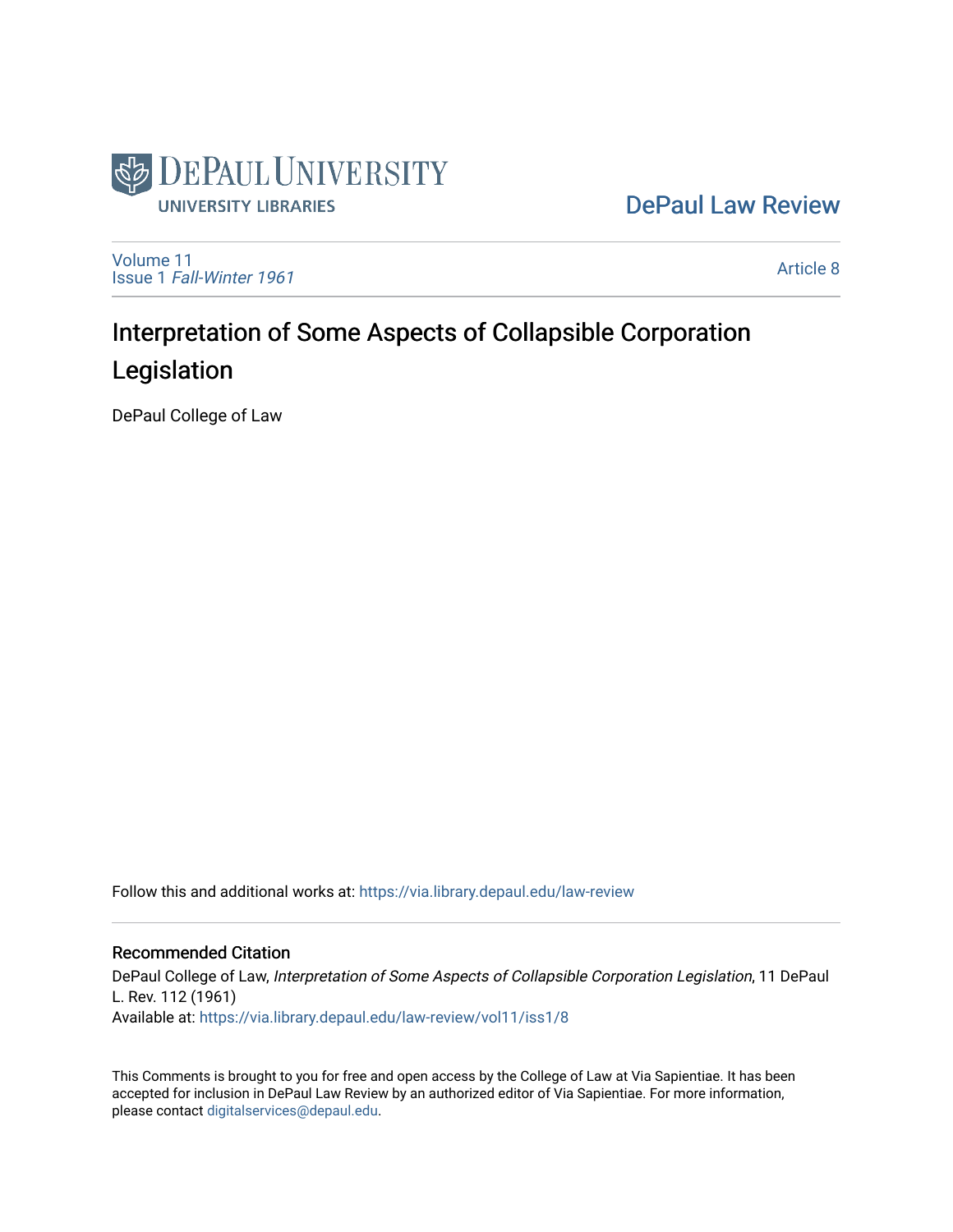#### **CONCLUSION**

The FTCA has waived the doctrine of sovereign immunity to a great extent. However, the courts have hesitated to interpret the act as liberally as was apparently intended by Congress. One of the basic purposes of the act was to shift the burden of loss from the injured to the public. Since the activity out of which the injury resulted was for public benefit, it is only proper that the public bear the burden. The modern notion under which losses are shifted to those who can best bear them should serve to expand governmental liability under the FTCA.

The effectiveness of the FTCA has been hampered not only by the strict interpretations of judges but also by the ambiguities within the act. For example, the first exception to the waiver of immunity has caused great frustration; interpretations of the term "discretionary" have been inconsistent; the courts have used the inconsistency to base their decision on the economic burden and the multiplicitous litigation threatened.

Undoubtedly the troublesome sections of the act will be simplified. But even without the simplification, the FTCA represents great progress and advancement from the antiquated idea of sovereign immunity.

## INTERPRETATION OF SOME ASPECTS OF **COL-**LAPSIBLE CORPORATION **LEGISLATION**

#### **INTRODUCTION**

Prior to the enactment of section 117 (m) of the Internal Revenue Code of 1939 (now 341 of the 1954 Code) by Congress in  $1950$ ,<sup>1</sup> there existed certain tax advantages whereby ordinary income could be converted into long term capital gain. This tax advantage was cultivated by the creation of a temporary or collapsible corporation. This was done most often in the motion picture and building construction industries. For example, a corporation would be organized to produce a single motion picture. The directors and actors would receive stock in lieu of salaries, and said stock would then be sold, or the corporation liquidated, as soon as the picture was completed. Under these conditions, any profits derived from the sale of the stock or liquidation of the corporation would be taxable as capital gains at a maximum rate of twenty-five per cent.

In an effort to curtail the use of collapsible corporations, Congress defined a collapsible corporation as one "formed or availed of" principally for the purpose of manufacture, construction, purchase, or production of property "with a view" to the sale or exchange of stock by its share-

**<sup>1 64</sup>** Stat. *935* **(1950),** as amended, **26 U.S.C.A.** 341 (1954).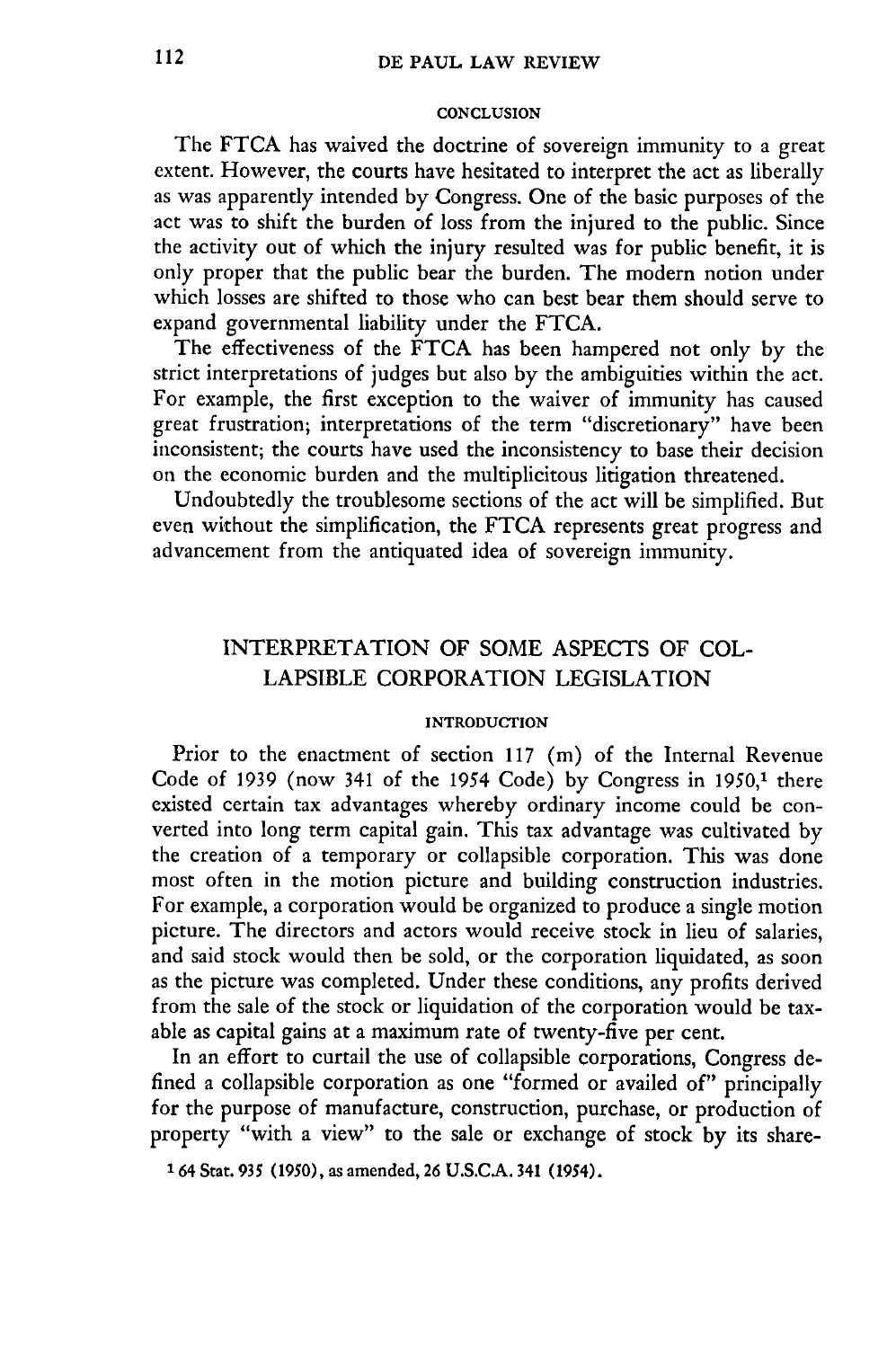## **COMMENTS i11**

holders, or a distribution to its shareholders, before the realization **by** the corporation of a substantial part of the taxable income to be derived from such property.<sup>2</sup> Congress further provided, inferentially, that the gain from the sale of stock or liquidation of a collapsible corporation should be taxed as ordinary income rather than a capital gain.3 This tax definition of a collapsible corporation illustrates some of the difficulties encountered **by** the courts in interpreting legislation which is vague and uncertain.

#### **PRINCIPAL INTENT**

The statute provides that a corporation is collapsible when it is formed or availed of principally for the manufacture, construction, production, or purchase of property with a view to the sale of stock by its shareholders or a distribution of corporate assets in liquidation to the shareholders.<sup>4</sup> In explaining the statute, the courts have held that the requisite principal intent need be only to manufacture, construct, produce, or purchase the collapsible asset, rather than to maintain a view to engage in tax avoidance through the collapse of the corporation. The word *principally* should be read as modifying "manufacture, construction, or production of property" rather than as modifying "with a view to."<sup>5</sup> Under this interpretation, the corporation may be collapsible if "manufacture, construction, or production" was a principal corporate activity even if the "view to" collapse was not the principal corporate aim when the corporation was "formed or availed of." This explanation seems to be in agreement with Congress' expressed purpose to reduce certain advantages in the tax structure.<sup>6</sup>

#### **THE REQUISITE VIEW** TO **COLLAPSE**

The question of when a corporation is formed or availed of with a view to the action described in section 341 has been a topic of repeated discussions among tax experts. The regulations provide that a corporation is formed or availed of with a view to the sale of the stock or liquidation of the corporation before the realization of a substantial part of the taxable income to be derived from such property, if the requisite view existed at any time during the construction, production, etc., referred to in that section.<sup>7</sup> Thus, if the sale or distribution is attributable solely to circumstances which arose after the construction, etc. (other than circumstances which reasonably could be anticipated at the time of such construction,

**3** Int. Rev. Code of 1954, **§** 341 (a).

- 4 Int. Rev. Code of 1954, *§* 341 (b) (1) (A).
- **5** Weil v. Commissioner, 252 F.2d 805 (2d Cir. 1958).

**7 Treas. Reg. § 1.341-2 (a) (3) (1955).**

**<sup>2</sup>**Int. Rev. Code of 1939, **§** 117 (m), now int. Rev. Code of 1954, § 341.

**<sup>6</sup>** *Ibid.*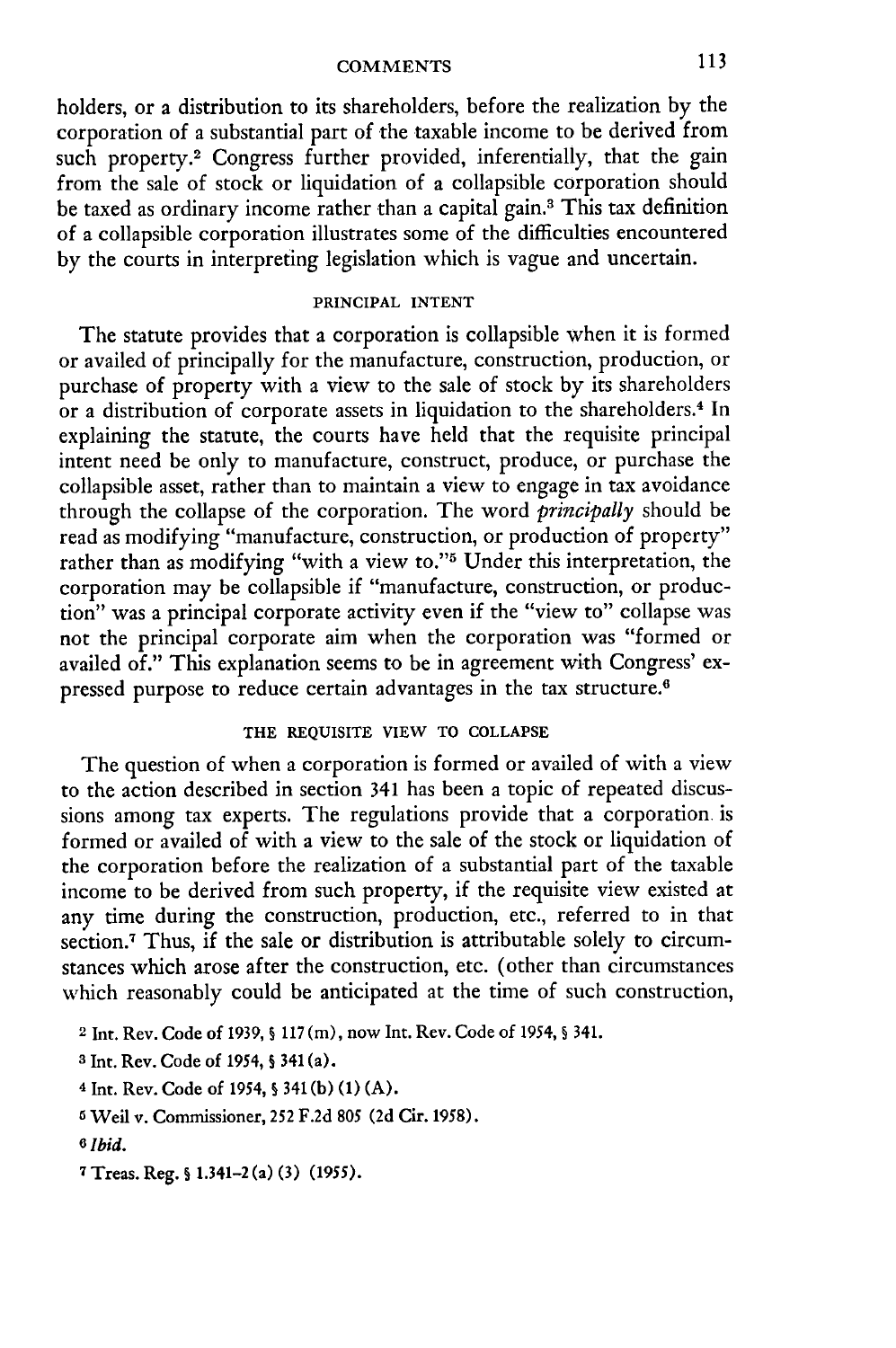etc.), the corporation shall, in the absence of compelling facts to the contrary, be considered not to have been so formed or availed of. However, if the sale is attributable to circumstances present at the time of the construction, the corporation shall, in the absence of compelling facts to the contrary, be considered to have been so formed or availed of.<sup>8</sup> The Regulations also provide that the requisite view exists if the sale of stock or the distribution to shareholders is contemplated "unconditionally, conditionally, or as a recognized possibility."<sup>5</sup> The statements expressed in the Regulations have been followed in a number of court decisions.<sup>10</sup>

It is of primary importance to determine when corporate activity is completed, because once the corporate activity is finished, the corporation can no longer be so formed or availed of as to be a collapsible corporation within the meaning of the aforementioned Regulations. In *Weil v. Commissioner*,<sup>11</sup> a shopping center was found not to be completed since the construction of a retaining wall and the completion of a parking lot prevented effective operation. The lower court held that final completion would not be fixed earlier than the time when the project was ready to begin earning a substantial part of the net income.

Some courts have thought that the Regulations have adopted a too narrow interpretation of the statute. Judge Parker, writing the majority opinion of the court in *Burge v. Commissioner,12* held that it was not necessary that the *view* exist at the time the corporation is formed, but rather it is sufficient if it exists when the corporation is *availed of.* In *Jacobson v. Commissioner,'3* it was held that the corporation may be availed of at any time during its corporate life. The effect of these two decisions is that a corporation may be collapsible, notwithstanding the fact that the corporate activity is completed, provided the requisite *view* exists during the corporate life. The *Burge* decision was followed in *Glickman v. Commissioner,14* where the court held the case indistinguishable from the *Burge* case. In the *Glickman* case, the court concluded that the Regulation's interpretation of the statute was too narrow, and was in fact more favorable to the taxpayer. *Payne v. Commissioner15* appears to favor the position of the Regulations, but Sidney v. Commissioner<sup>16</sup> goes even further than the

*8* Ibid.

**9** Treas. Reg. **S** 1.341-2 (a) (2) (1955).

10Carl B. Rechner, 30 T. C. 186 **(1958);** Max Mintz, 32 T. C. 723 **(1959);** Elizabeth M. August, 30 T. C. 969 **(1958);** Robert T. Coates v. United States, 60-2 USTC 9673 (1960).

**11252 F.2d 805 (2d** Cir. 1958).

**12253 F.2d** *765* (4th Cir. **1958). 13** 2 T. **C. 893 (1959).**

**14256 F.2d 108 (2d** Cir. **1958),** also Spangler v. Commissioner, **278 F.2d** *665* (4th Cir. 1960).

**15** 268 F.2d 617 (5th Cir. 1959). **16 273** F.2d 928 (2d Cir. 1960).

114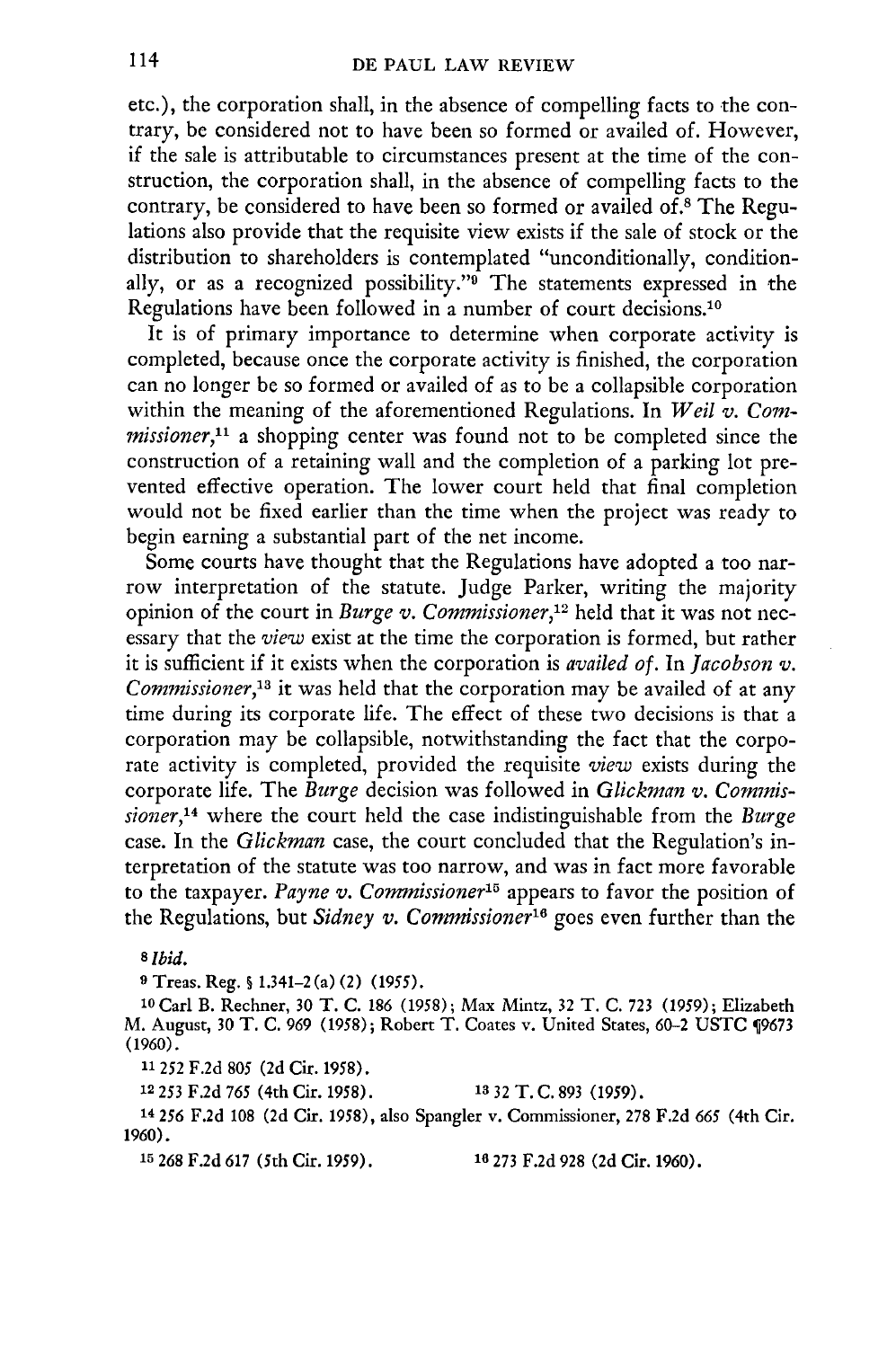#### **COMMENTS**

*Burge* case or the *Glickman* case in using the *availed of* reference point. The *Sidney* case also held that the predecessor section, 117 **(in),** enacted on September 23, 1950, and made applicable to gains realized after December 31, 1949, could constitutionally apply to a distribution on January 30, 1950. Further, the court held that Congress could retroactively attach significance to views held prior to the statute, and that the change from capital gain to ordinary income classification was essentially a change in the rate of tax, and taxpayers must expect new revenue acts every year.

#### **POST-CONSTRUCTION** MOTIVE **INVOKED** TO **AVOID** COLLAPSIBILITY

The next query to consider is the post-construction motive. It was contended by the taxpayers in *Mintz v. Commissioner,'7* that friction prompted the sale of their stock and since this arose after completion of construction, section 341 is inapplicable. The court denied this contention on the grounds that "under the correct interpretation of the statute 'construction' should be defined technically to mean all construction required to perform the contract completely."<sup>18</sup> Attempts to render section 341 inapplicable **by** the use of the post-construction motive have been unsuccessfully invoked in a number of recent Tax Court decisions.19 In *Jacobson v. Commissioner,20* the discovery of a crack in the wall in one of five apartment buildings constructed **by** the taxpayers, which resulted in the sale of stock by the shareholders within three or four months after completion of the project, and prior to realization **by** the corporation of a substantial part of the net income to be derived from the project, was held insufficient to render section 341 inapplicable. This was due to the fact that the intent to make a profit before the corporation realized any substantial net income could have existed prior to, or during construction, as well as after. Furthermore, the court rejected the contention of the taxpayers which was based on the Regulations, because of prior court decisions which held that section 341 is applicable at the time the corporation is availed,<sup>21</sup> which means at any time during the corporate life.<sup>22</sup> In Sterner v. Commissioner,<sup>23</sup> disharmony arose between the shareholders

**17 32 T.C. 723 (1959).**

**<sup>18</sup>***Id.* at 740.

**<sup>19</sup>**Carl **B.** Rechner, **30 T. C. 186 (1958);** Lewis **S.** Jacobson, **32 T. C. 893 (1959);** Ellsworth Sterner, **32** T. **C.** 1144 **(1959).**

**20 32 T. C. 893** (1959).

**<sup>21</sup>**Burge v. Commissioner, 253 F.2d **765** (4th Cir. 1958); Glickman v. Commissioner, **256** F.2d **108** (2d Cir. 1958).

**22** Lewis **S.** Jacobson, 32 T. **C. 893** (1959).

**23** 32 **T.C.** 1144 (1959).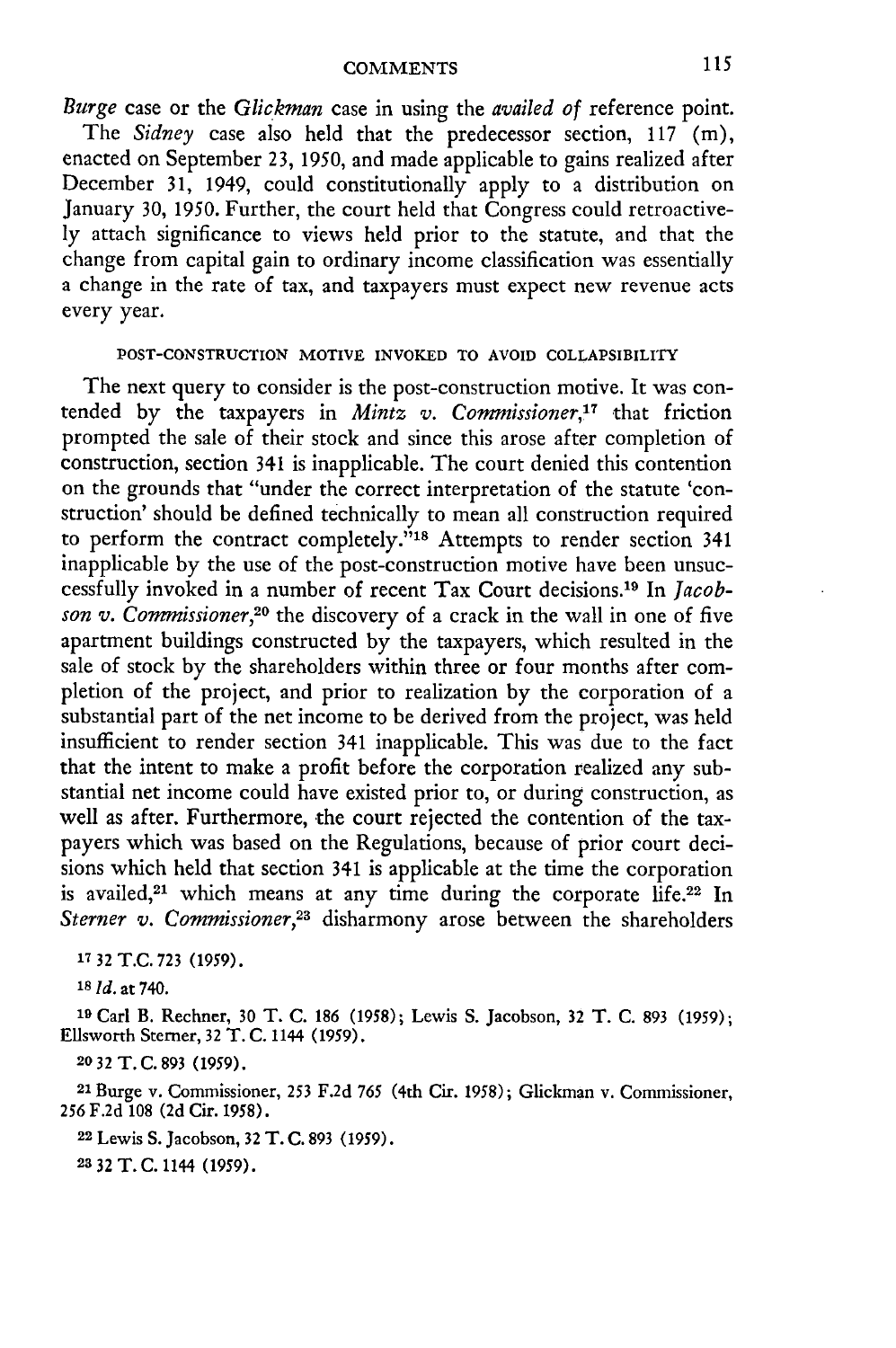before construction began and continued until after construction was completed. The court held that though this disharmony prompted the sale, it was not sufficient reason to avoid the corporation being labeled as collapsible.

### **A SUBSTANTIAL PART: REALIZED OR UNREALIZED TAXABLE INCOME**

Section 341 has confronted tax planners with the necessity of choosing one of two conflicting meanings. The clause "prior to the realization of a substantial part of the taxable income to be derived from such property" can have two meanings. It has been held to mean: (1) that a substantial part of the total taxable income must be realized before the sale or liquidation, $24$  or (2) no substantial part of the total taxable income remains to be derived from the property at the time of the sale or liquidation.<sup>25</sup> The Congressional Committee reports do not make clear which of these interpretations is intended. 26 In *Commissioner v. Kelley,27* the Court of Appeals found, that as is the case of the statute itself, the numerous general statements in the Regulations using the phrase *income to be derived* can be read both ways, although it can be assumed more readily that they refer to the part of the income realized before the sale or exchange. Thus, it was decided that effect would be given to that interpretation which more naturally conveys the meaning of the words as they are written in the statute. Therefore, the Court of Appeals affirmed the Tax Court and held that the phrase refers to the income realized before the sale of stock or liquidation of the corporation.<sup>28</sup> This result was in direct disagreement with *Abbott v. Commissioner29* upon which the Commissioner in the *Kelley* case relied. In the *Abbott* case, the Court of Appeals, Third Circuit, misinterpreted the test applied by the Tax Court. The court concluded that the test applied by the Tax Court was whether that part of the total profit realized after dissolution was substantial, rather than whether a substantial part of the total profit was realized prior to dissolution. This diagnosis of the *Abbott* decision was erroneous and surprised the majority of the Tax Court in the *Kelley* case. Judge Kern writing for the majority of the Tax Court in the *Kelley* case pointed out that in the

24 See McLean, *Collapsible Corporations-The Statute and Regulations,* 67 **HARV.** L. REv. *55* (1953), for further discussion of this matter.

**<sup>25</sup>***Ibid.*

*<sup>26</sup>Hearings before Committee on Ways and Means on Revenue Revision of 1950,* 81st Congress, 2d Sess. 2, 5 (1950).

**<sup>2</sup> <sup>7</sup>**Commissioner v. Kelley, **293** F.2d 904 (5th Cir. 1961).

**<sup>28</sup>***Ibid.*

**29 258 F.2d 537 (3rd Cir. 1958).**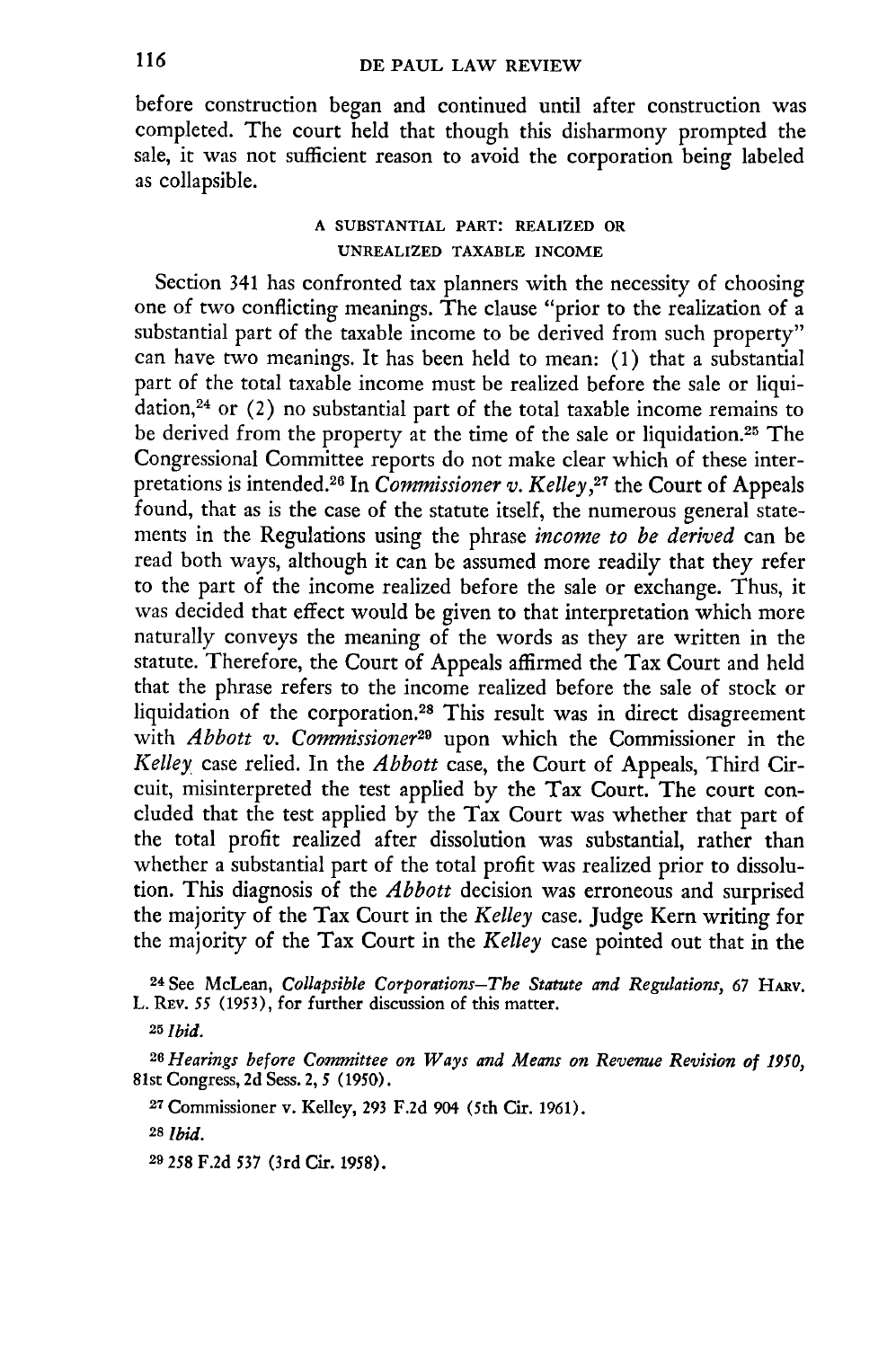#### **COMMENTS**

*Abbott* case, the Tax Court inferentially held that 10.8 per cent already realized at the date of liquidation was not a substantial part. By virtue of the view expressed by the Court of Appeals in the *Abbott* case, the Commissioner in the *Kelley* case pointed out that since two-thirds of Island Shores' income had not been acquired, the sale occurred prior to the realization by the corporation of a substantial part of the total taxable income to be realized. This view was not shared by the Tax Court or the Court of Appeals and the finding on this issue was in favor of the taxpayers in the *Kelley* case. Consequently, there may be two substantial parts of a whole, and a finding that the unrealized part of such taxable income is substantial, does not preclude a finding that the realized part of such taxable income is also substantial.

#### **A SUBSTANTIAL PART-JUDICIAL INTERPRETATIONS**

Section 341 also presents the problem as to what is substantial. The statute uses the phrase *a substantial part,* but there is nothing in the legislative history or in the factual setting that produced section 341 to indicate that Congress designed the law with a fixed percentage in mind.<sup>30</sup> The Regulations go so far as to suggest that until the unrealized income from the property is insubstantial in relation to the income that has been realized, the realization may not be regarded as having been of a substantial part of the taxable income.<sup>31</sup>

The courts have attempted to determined what *"a substantial part"* is in four recent decisions. The first of these, *Levenson v. United States*,<sup>32</sup> involved the sale of trailers. When the corporation was organized, there remained available to it, under contract, 3,495 trailers. When the corporation was liquidated on February *15,* 1954, it had sold 1,795 trailers, and had realized 51.37 per cent of the total anticipated taxable income. The court held that this percentage realized prior to the sale of the stock constituted a substantial part of the taxable income to be derived from all of the corporate property. Following closely on the heels of this first interpretation was *Abbott v. Commissioner*,<sup>33</sup> decided in 1958. In that case, a profit of \$23,472.75 was realized by the corporation from the sale of land prior to liquidation. Since the total profit was \$215,349.20, the profit prior to liquidation amounted to 10.84 per cent of the total profit. The court decided that this did not constitute a substantial part of the taxable income to be derived from such property, and thus held the corporation collapsible.

**30 S. REPT.** No. 2375, 81st Cong. 2d Sess. 88, 1950-2 Cum. Bull. 546-47. H. R. REP. No. 2319, 81st Cong., 2d Sess. 97, *1950-2* Cum. Bull. 449.

**<sup>31</sup>**Treas. Reg. **§** 1.341-5 (c) (2) (1955).

**<sup>32</sup>***157* F. Supp. 244 **(N.D.** Ala. **1957).**

**33** *258* F.2d **537** (3rd Cir. **1958).**